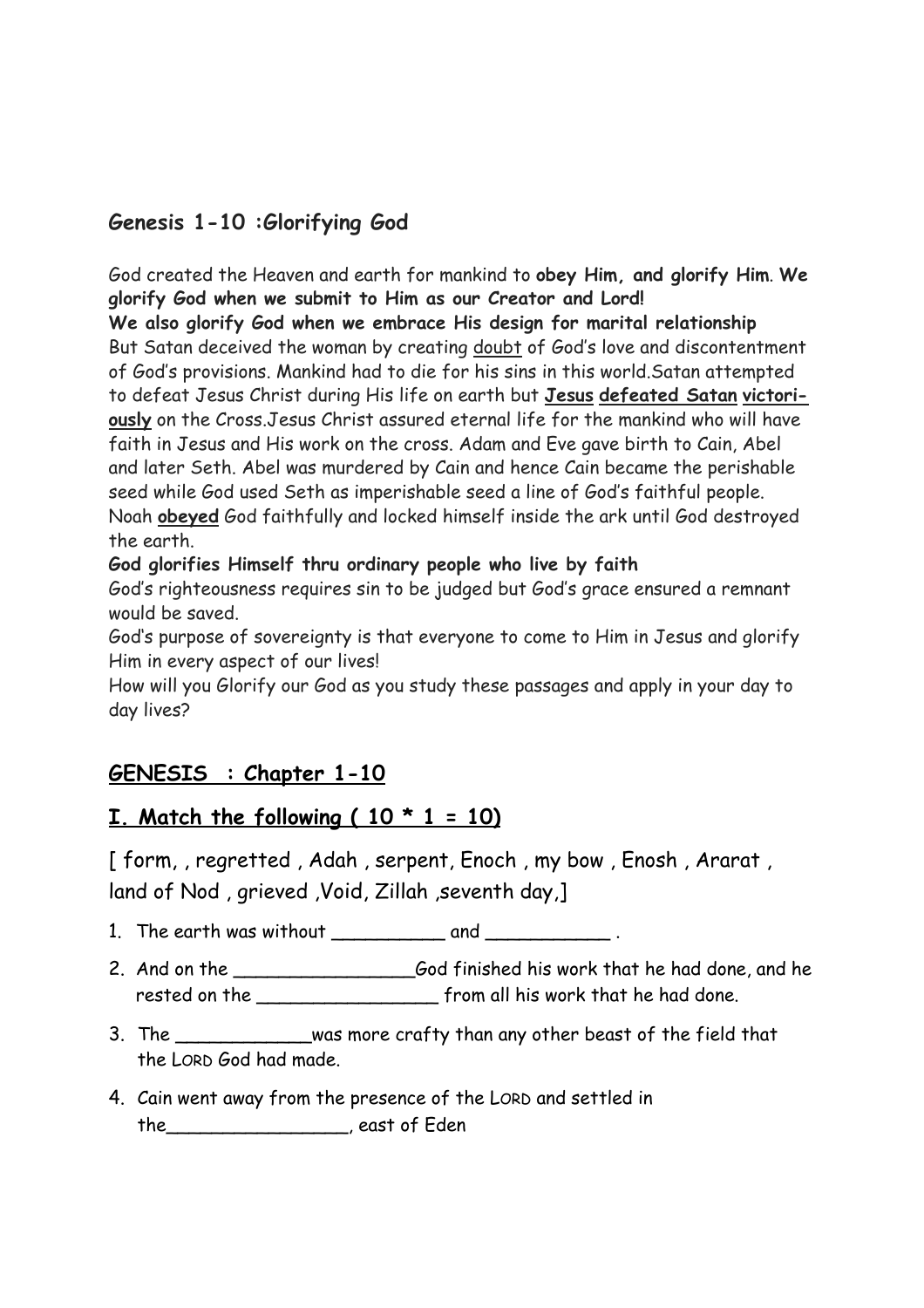- 5. The LORD \_\_\_\_\_\_\_\_\_\_\_\_\_\_ that he had made man on the earth, and it \_\_\_\_\_\_\_\_\_\_\_\_\_\_\_\_\_\_him to his heart.
- 6. In the seventh month, on the seventeenth day of the month, the ark came to rest on the mountains of \_\_\_\_\_\_\_\_\_\_.
- 7. Cain built a city, he called the name of the city after the name of his son,
- 8. Lamech's wife name : \_\_\_\_\_\_\_\_\_\_\_\_ and \_\_\_\_\_\_\_\_\_\_\_\_
- 9. Seth's son name \_\_\_\_\_\_\_\_\_\_\_\_\_\_\_\_\_\_\_\_\_

| 10                |  | in the cloud, and it shall be a sign of the covenant between |  |
|-------------------|--|--------------------------------------------------------------|--|
| me and the earth. |  |                                                              |  |

## **II**. **Who Said To Whom ( 10 \*2 = 20)**

1. What is this that you have done?

\_\_\_\_\_\_\_\_\_\_\_\_\_\_.

- 2. My punishment is greater than I can bear.
- 3. If Cain's revenge is sevenfold, then Lamech's is seventy-sevenfold
- 4. I will never again curse the ground because of man, for the intention of man's heart is evil from his youth. Neither will I ever again strike down every living creature as I have done.
- 5. Why are you angry, and why has your face fallen?
- 6. You will not surely die.
- 7. I do not know; am I my brother's keeper?"
- 8. Go into the ark, you and all your household, for I have seen that you are righteous before me in this generation
- 9. This is the sign of the covenant that I have established between me and all flesh that is on the earth."
- 10.The voice of your brother's blood is crying to me from the ground.

### **III**. **True or False (10 \* 1= 10)**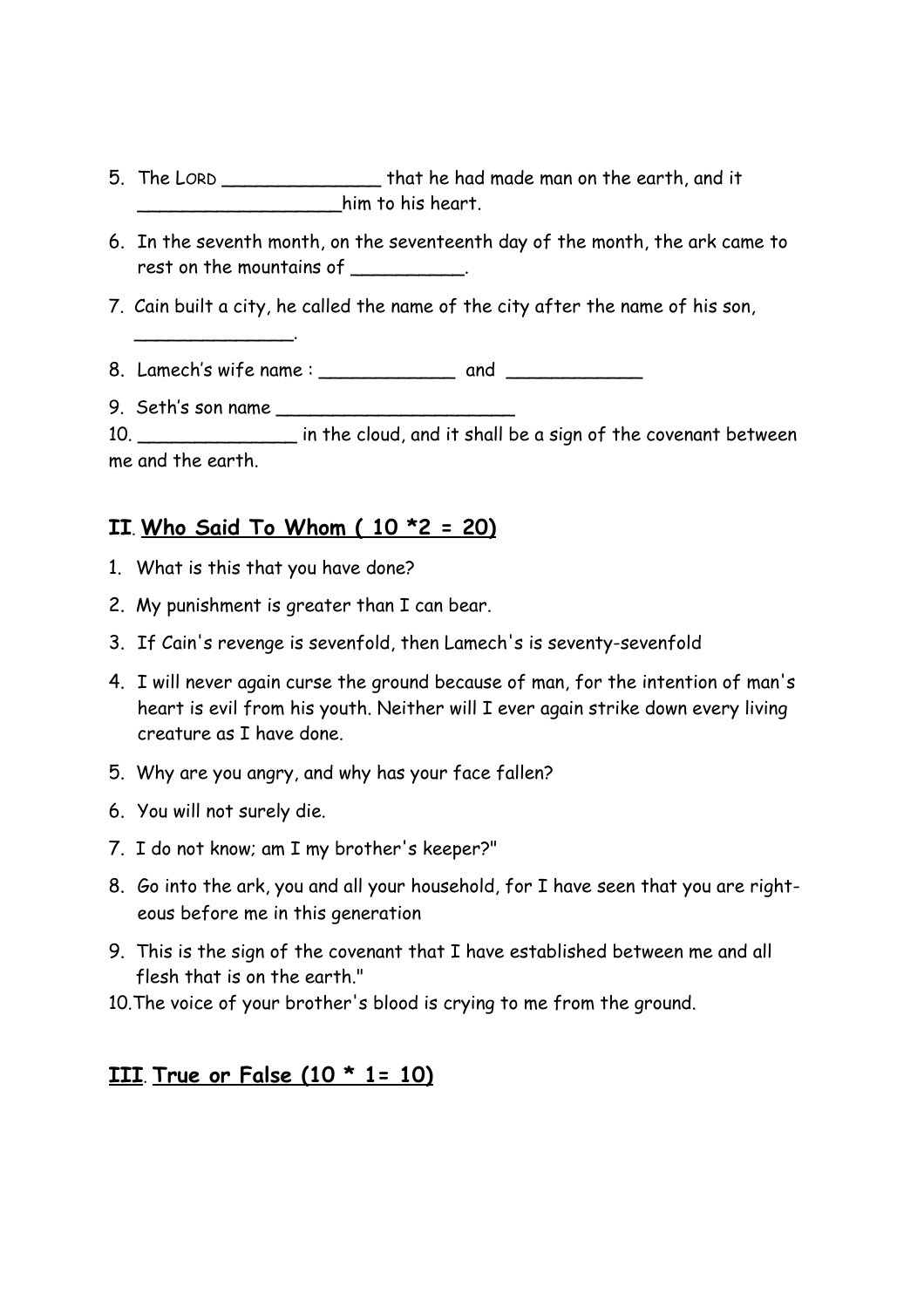1. Eve conceived and bore Abel, saying, "I have gotten a man with the help of the Lord."

2. The Lord had regard for Abel and his offering.

3. All the days that Adam lived were 931 years, and he died.

4. God saw the earth, and behold, it was corrupt, for all flesh had corrupted their way on the earth.

5. Noah did few that the Lord had commanded him.

6. The waters prevailed below the mountains, covering them fifteen cubits deep.

7. The serpent said to the woman, "You will surely die "

8. The Ark made by Noah had lower, middle, and third decks

9. God called the light Day, and the darkness he called Night. And there was evening and there was morning, the second day

10. The woman said to the man, "We may eat of the fruit of the trees in the garden .

# IV. **Who Am I (10 \* 1= 10)**

- 1. I am the first on earth to be a mighty man. Who am I?
- 2. I am the great city. Who am I ?
- 3. Noah said : May God enlarge me, and let him dwell in the tents of Shem, and let Canaan be his servant. Who am I ?
- 4. My father Noah cursed me and I am the youngest son. Who am I?
- 5. I was the father of Canaan. Who am I ?
- 6. I lived for 777 years and father of Noah ?
- 7. I walked with God, and I was not, for God took him. ?
- 8. I had lived 130 years, he fathered a son in his own likeness, after his image. Who am I ?
- 9. I rose up against his brother and killed him. Who am I ?
- 10. I was the mother of all living. Who am I ?

# **V**. **Fill in the Blanks(10 \* 1= 10)**

 $\overline{\phantom{a}}$ 

1. When God created man, he made him in the **constant of the constant of** of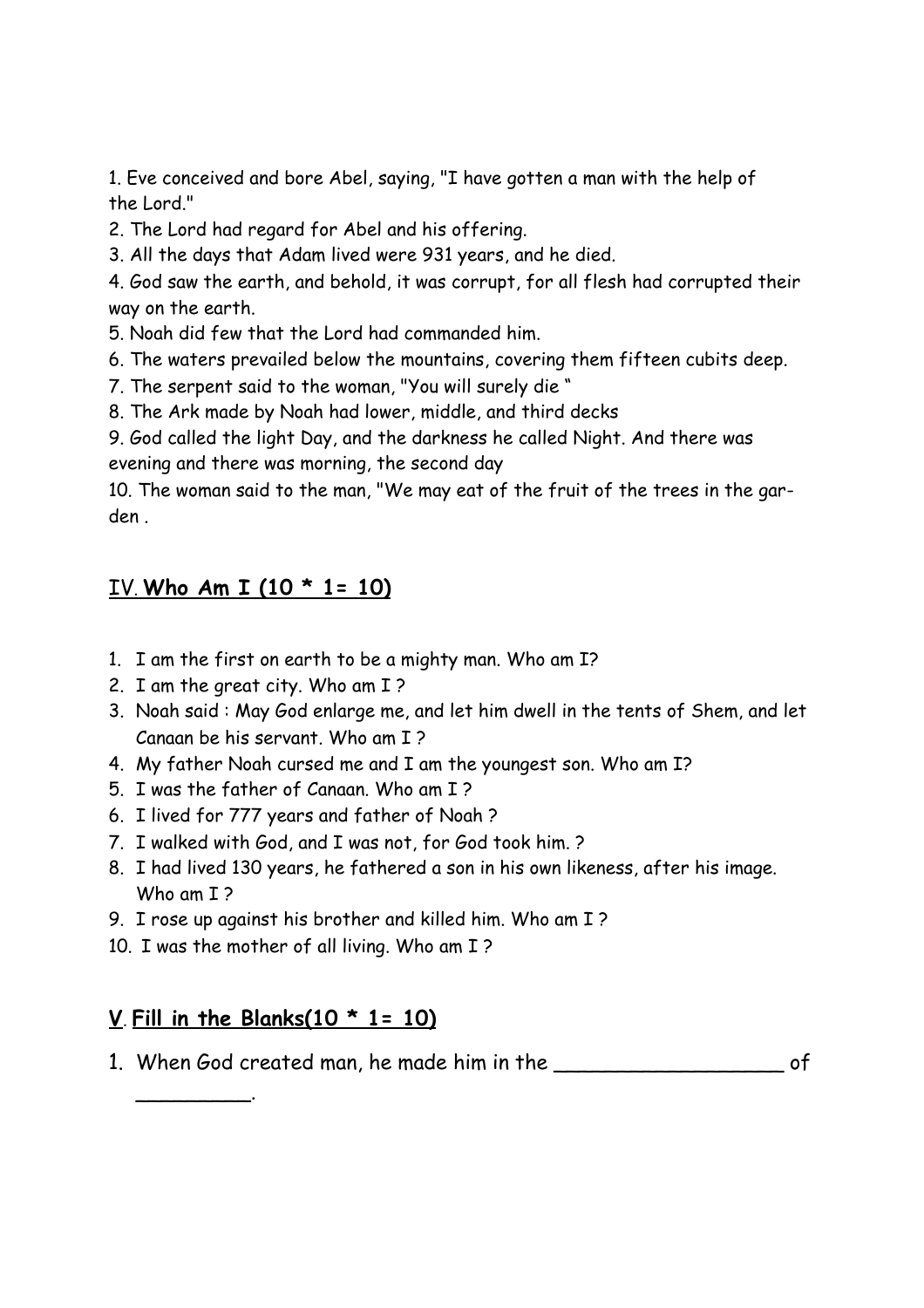|                                                      | 2. After Enosh was born, people began to call upon the _______________ of        |  |
|------------------------------------------------------|----------------------------------------------------------------------------------|--|
| the $\overline{\phantom{a} \phantom{a} \phantom{a}}$ |                                                                                  |  |
|                                                      | 3. To guard the way to the tree of life Lord kept ______________________________ |  |
|                                                      |                                                                                  |  |
| 4. God called the _________________ Heaven.          |                                                                                  |  |
|                                                      | 5. The earth brought forth vegetation on _________________ day.                  |  |
|                                                      | 6. God made the __________ ________________ lights-the _________ light           |  |
|                                                      | to rule the day and the ____________ light to rule the night-and the             |  |
|                                                      | 7. _________________ river flowed around the whole land of Havilah.              |  |
|                                                      | 8. The ________________________ made for Adam and for his wife garments          |  |
| of skins and clothed them.                           |                                                                                  |  |
|                                                      | 9. LORD God sent him out from the garden of Eden to __________ the               |  |
| ___________________ from which he was taken.         |                                                                                  |  |
|                                                      |                                                                                  |  |

### **VI**. **Choose the Best Answer (40 \* 1= 10)**

- 1. The \_\_\_\_\_\_\_\_\_\_\_\_\_\_\_was hovering over the face of the waters.
- a) Spirit of God
- b) Power of God
- c) Mercy of God
- d) Blessings of God

2.Let there be an \_\_\_\_\_\_\_\_\_\_\_\_\_in the midst of the waters, and let it separate the \_\_\_\_\_\_\_\_\_\_\_\_\_\_ from the \_\_\_\_\_\_\_\_\_\_\_\_\_\_\_\_\_\_\_\_\_\_\_"

- a) heaven, earth, earth
- b) heaven, waters, earth
- c) expanse, waters, waters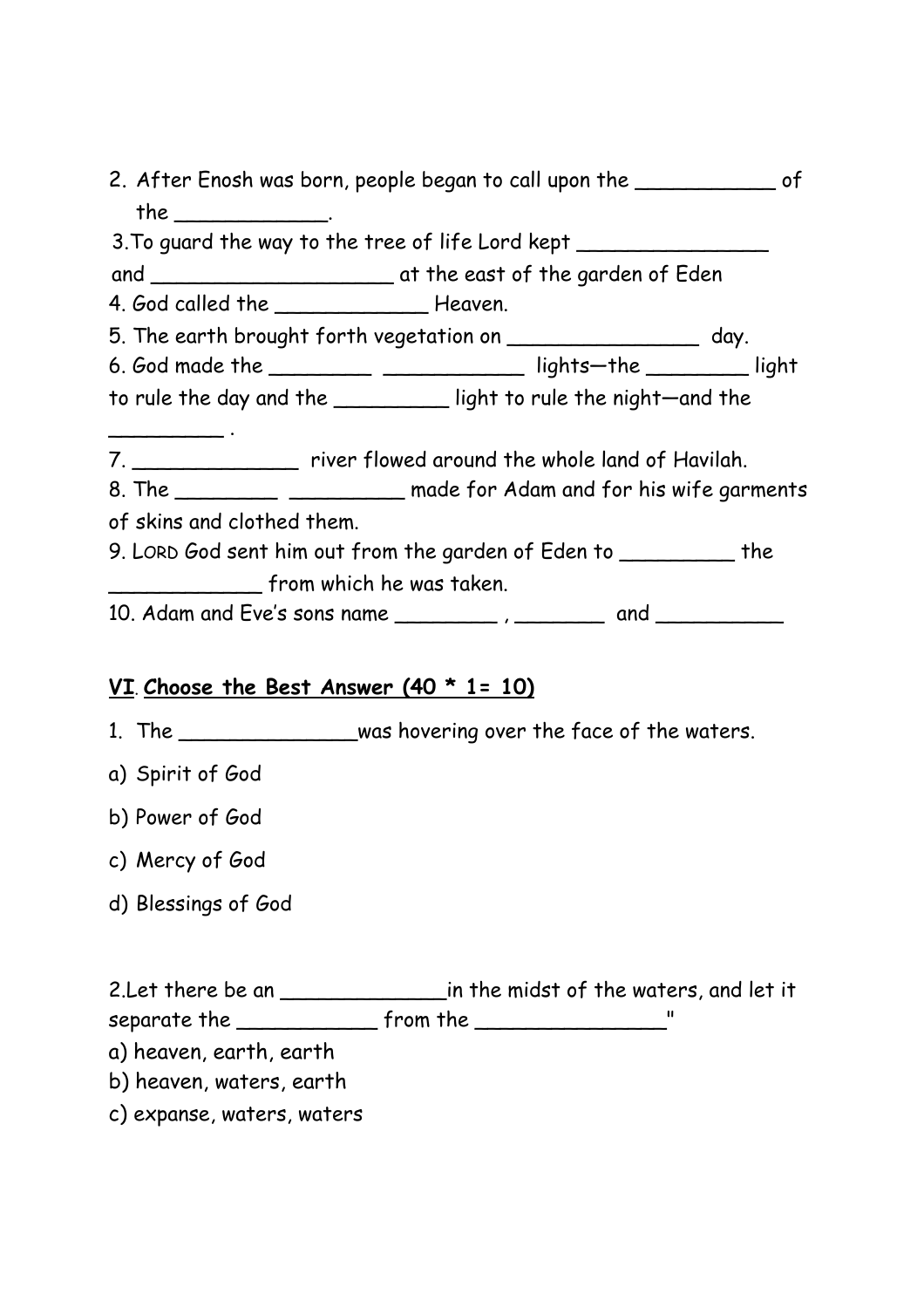d)None of the above

3) God created following on the sixth day \_\_\_\_\_\_\_\_\_\_\_\_\_\_\_

a) Sun , Moon

b)Living creature and Man

c) Land and earth

d) All of the above

| 4)                         | was the forger of all instruments of bronze and iron.                             |     |
|----------------------------|-----------------------------------------------------------------------------------|-----|
| a) Abel                    |                                                                                   |     |
| b) Cain                    |                                                                                   |     |
| c) Tubal-cain              |                                                                                   |     |
| d) Seth                    |                                                                                   |     |
|                            | $5)$ The gold of that land of Havilah is good; $\rule{1em}{0.15mm}$<br>are there. | and |
| a) bdellium and ruby stone |                                                                                   |     |

b) Jasper and onyx stone

c) bdellium and Jasper stone

d) bdellium and onyx stone

6) And the name of the third river is the \_\_\_\_\_\_\_\_\_\_\_\_, which flows east of  $\qquad \qquad \ldots$ 

a) Havilah, Assyria

b) Euphrates, Assyria

c) Tigris , Assyria

d) None of the above

7) The tree of the knowledge of \_\_\_\_\_\_\_\_\_\_\_\_\_\_\_\_ and \_\_\_\_\_\_\_\_\_\_\_\_\_\_ you shall not eat, for in the day that you eat of it you shall surely die.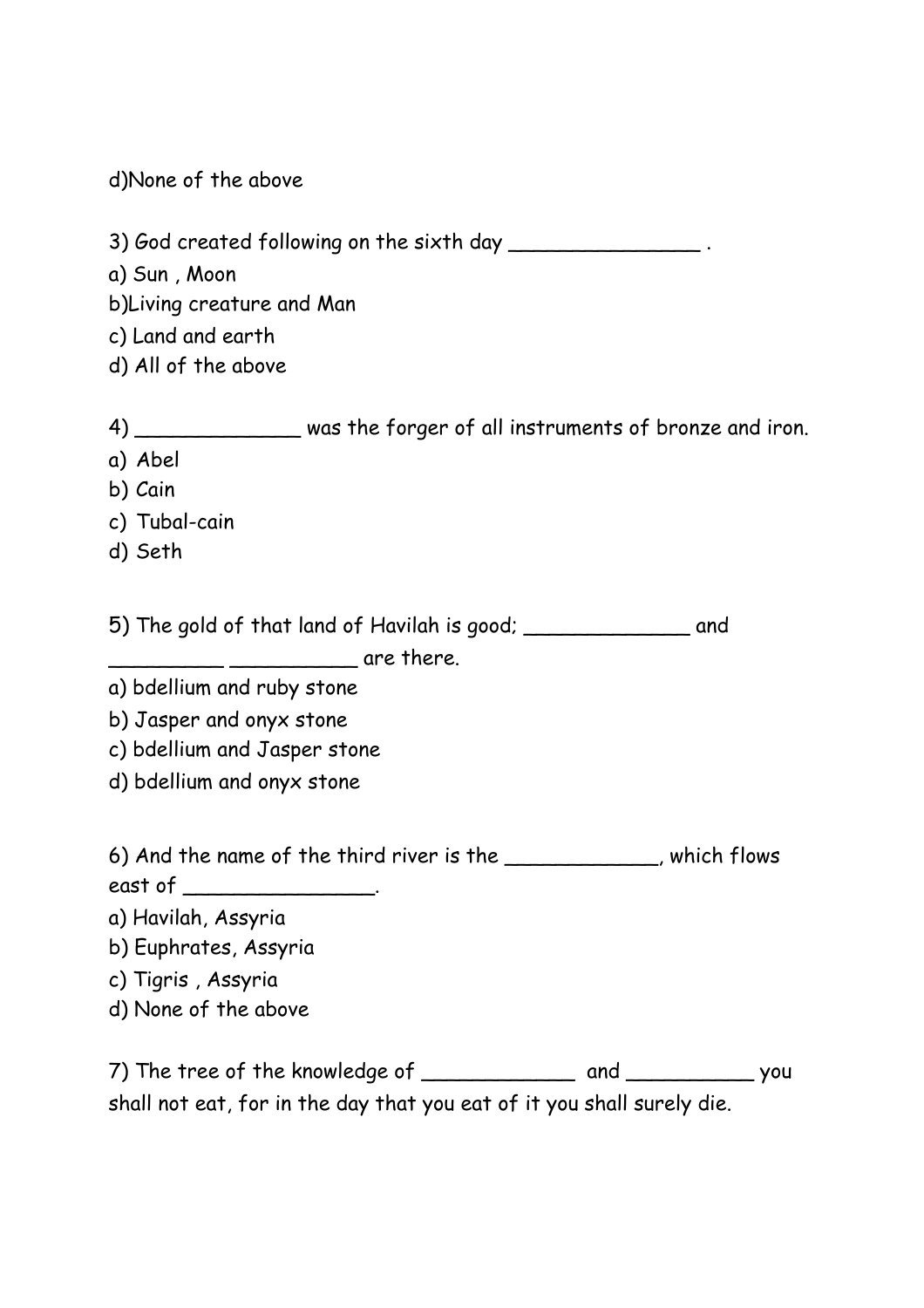a) Good, evil b) Good and bad c) Good and strength d) Faith and strength 8) The LORD said to \_\_\_\_\_\_\_\_\_\_\_, "Why are you angry, and why has your face fallen? a) Adam b) Cain c)Abel d)Eve 9) Jabal was the father of those who dwell in \_\_\_\_\_\_\_\_\_\_\_ and have \_\_\_\_\_\_\_\_\_\_\_\_. a) tents, livestock b) tents, gardens c) towns , livestock d)None of the above 10) \_\_\_\_\_\_\_\_\_\_\_\_\_\_\_\_\_\_\_\_\_\_ lived for 969 years. a) Mahalalel b) Methuselah c) Jared d) Kenan 11) the earth was \_\_\_\_\_\_\_\_\_\_\_\_\_\_\_in God's sight, and the earth was filled with \_\_\_\_\_\_\_\_\_\_. a) quiet , people b) bad , violence c) corrupt , bad people d) corrupt, violence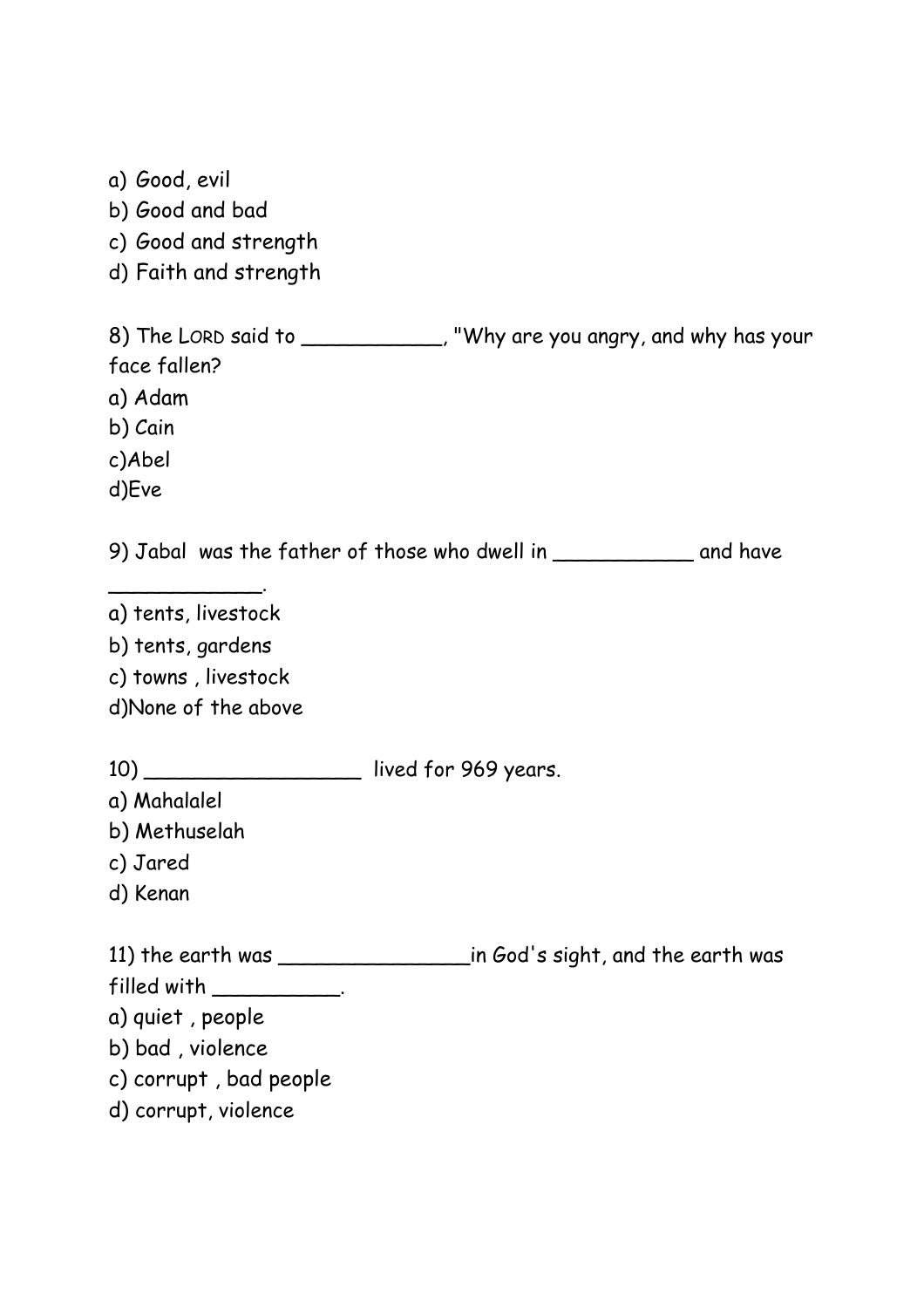12)Noah's ark was made up of \_\_\_\_\_\_\_\_\_\_\_\_\_\_\_ wood .

- a) gopher
- b) timber
- c) teak
- d) none of the above

13) God instructed Noah to take with you \_\_\_\_\_\_\_\_\_\_\_\_\_ \_\_\_\_\_\_\_\_\_ of all clean animals, the male and his mate, and \_\_\_\_\_\_\_\_\_\_of the animals

that are not clean,

- a) seven pairs , a pair
- b) six pairs , two pairs
- c) seven pairs, a pair
- d) six pairs , a pair

14) After \_\_\_\_\_\_\_\_\_\_\_\_\_\_\_\_\_\_\_\_\_the waters of the flood came upon the

- earth.
- a) seven days
- b) eight days
- c) nine days
- d) six days

15) The waters prevailed on the earth \_\_\_\_\_\_\_\_\_\_ days.

- a)149
- b)115
- c)150
- d)151

16) At the end of forty days Noah opened the window of the ark that he had made and sent forth a \_\_\_\_\_\_\_\_\_\_\_\_. a) raven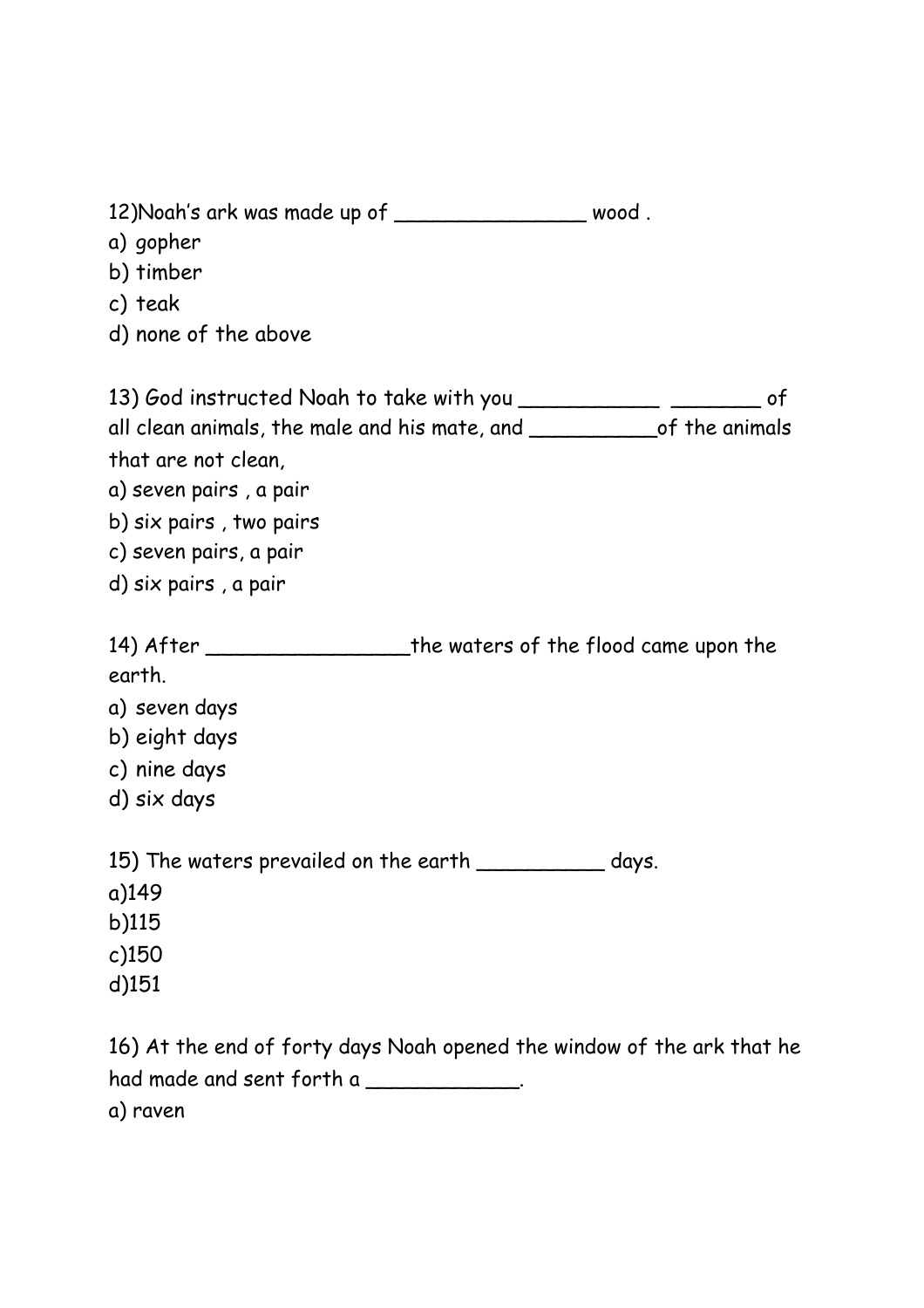b) dove

c) crow

d) parrot

17) Name of the second river that flowed out of Eden is

the\_\_\_\_\_\_\_\_\_\_\_\_\_\_\_. It is the one that flowed around the whole land of  $\_\_\_\_\_\$  .

a) Pishon , Cush

b) Pishon, Assyria

c) Gihon , Cush

d) None of the above

18) LORD God caused a deep sleep to fall upon the man, and while he slept took one of his \_\_\_\_\_\_\_\_ and closed up its place with

a) leg bone, water

b) center ribs , flesh

\_\_\_\_\_\_\_\_\_\_\_\_\_\_\_\_.

c) bone, water

d) ribs , flesh .

19) Abel also brought of the \_\_\_\_\_\_\_\_\_\_\_\_\_\_ of his flock and of their fat portions. a) firstborn , fat b)Firstborn , small c)lastborn , Fat d) None of the above

20) When you work the ground, it shall no longer yield to you its strength. You shall be a fugitive and a wanderer on the earth." Lord Cursed whom in this verse ?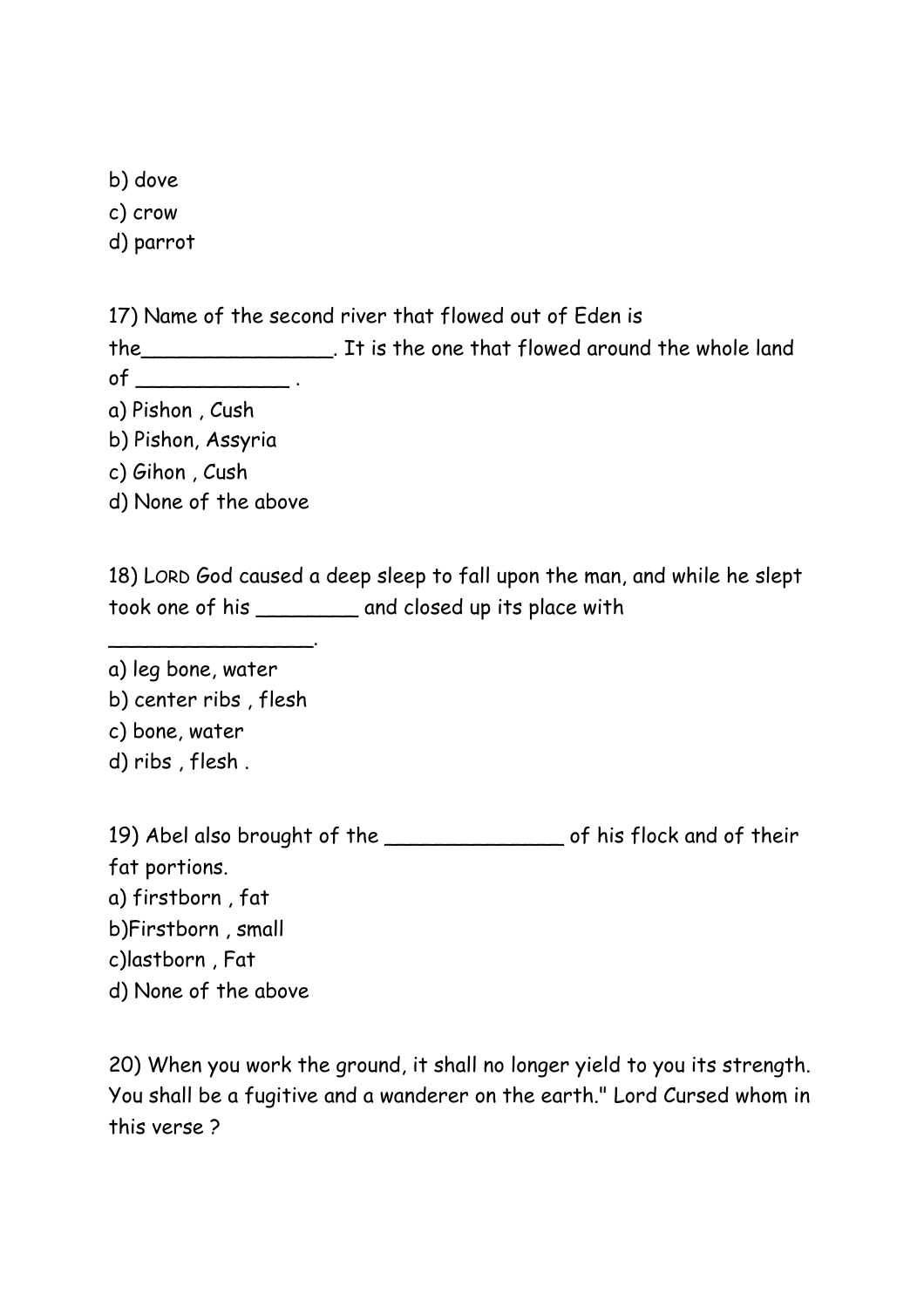a)Adam b) Eve c)Serpent d)Cain

21) Flood continued \_\_\_\_\_\_\_\_\_\_\_\_\_\_\_ days on the earth. The waters increased and bore up the ark, and it rose high above the earth.

- a) Forty two
- b) Forty one
- c) Twenty five
- d) None of the above

22)Which bird did not return to Noah after the flood.

a)raven

b)parrot

c)dove

d)crow

23) Noah's sons \_\_\_\_\_\_\_\_\_\_\_ , \_\_\_\_\_\_\_\_\_\_ and \_\_\_\_\_\_\_\_\_\_\_\_\_\_

- a) Shem, Ham, and Japheth
- b) Shem, Meshech, and Japheth
- c) Shem, Ham, and Raamah
- d) Dedan, Ham, and Japheth

24) After flood, Noah planted \_\_\_\_\_\_\_\_\_\_\_

- a) A vineyard
- b) A garden
- c) trees
- d) All of the above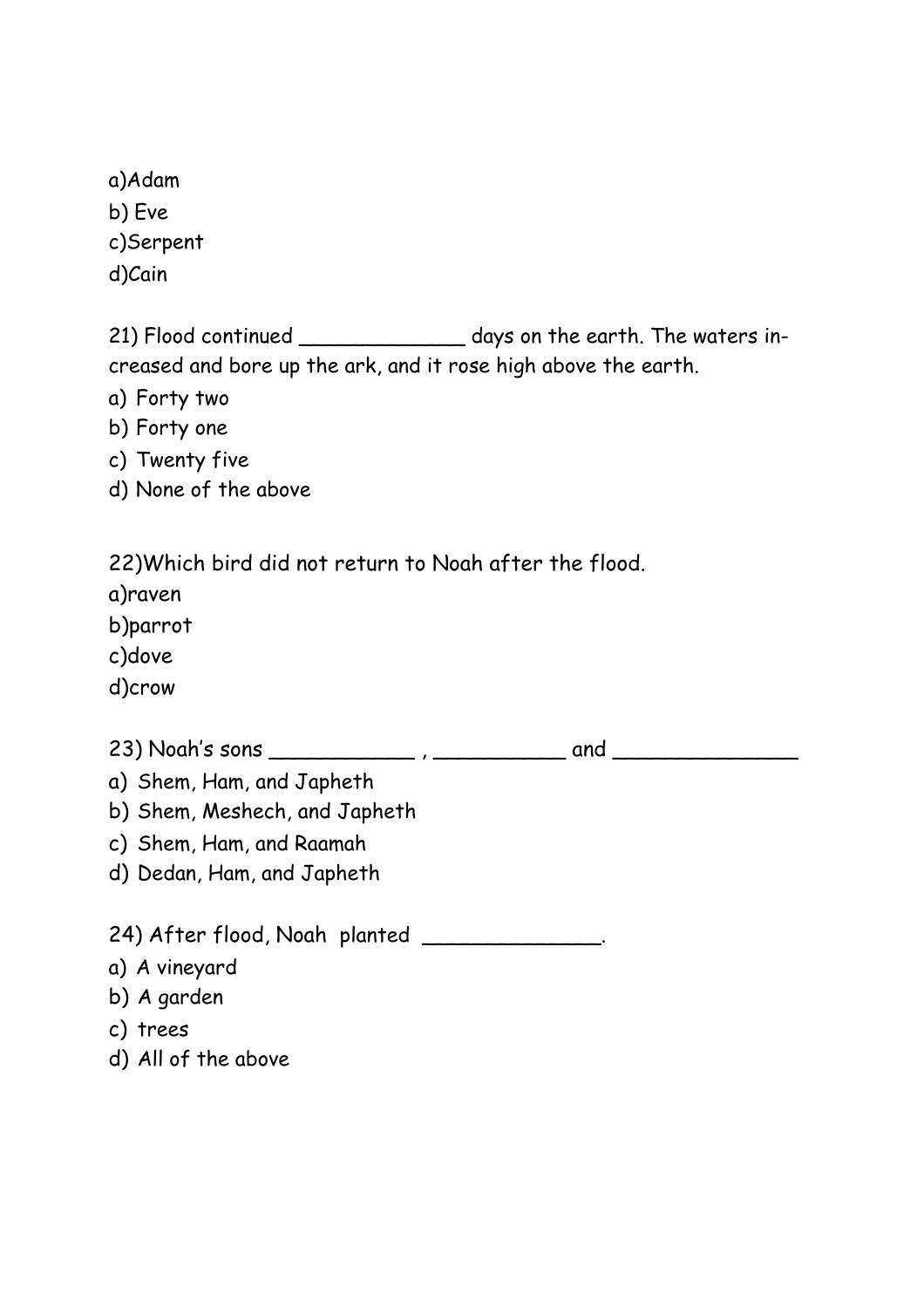25) God called the dry land\_\_\_\_\_\_\_\_\_\_\_\_\_, and the waters that were gathered together he called \_\_\_\_\_\_\_\_\_\_\_. a) empty , Seas b) world ,Seas c) Earth, oceans

d) Earth, Seas

26) the LORD God planted \_\_\_\_\_\_\_\_\_\_\_\_\_\_\_\_\_\_, in the east, and there he put the man whom he had formed.

- a) a vineyard
- b) a forest
- c) a garden in Eden
- d) None of the above.

27) LORD God said, "It is not good that the man should be alone; I will

make him a \_\_\_\_\_\_\_\_\_\_\_fit for him

- a) helper
- b) friend
- c) assistant
- d) servant

28) \_\_\_\_\_\_\_\_\_\_\_\_ gave names to all livestock and to the birds of the heavens and to every beast of the field.

- a) Lord
- b) Man(Adam)
- c) Seth
- d) None of the above

29) Jubal was the father of all those who play \_\_\_\_\_\_\_\_\_\_\_\_\_\_\_\_\_\_\_\_\_\_\_\_\_\_\_\_\_\_\_\_\_

a) the lyre and pipe.

b)the harp and lyre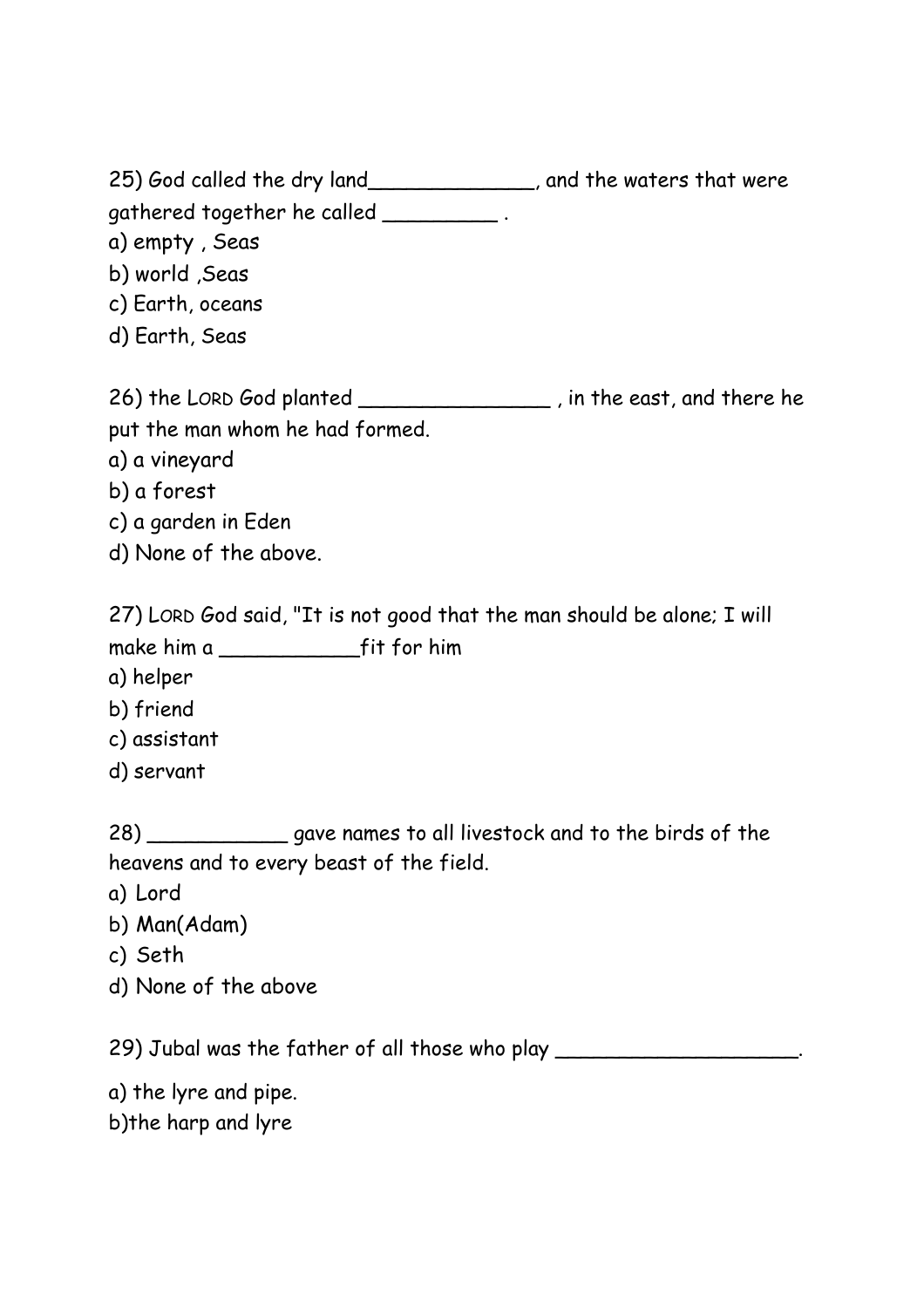c) the harp and pipe

d) all of the above.

| 30) _______________________ found favor in the eyes of the LORD.                                                       |                              |
|------------------------------------------------------------------------------------------------------------------------|------------------------------|
| a) Abel                                                                                                                |                              |
| b) Noah                                                                                                                |                              |
| c) Adam                                                                                                                |                              |
| d) All of the above                                                                                                    |                              |
| 31) The length of the ark _________________, its breadth<br>__________________, and its height _______________________ |                              |
| a) 350 cubits, 50 cubits, 30 cubits.                                                                                   |                              |
| b) $300$ cubits, $55$ cubits, $30$ cubits.                                                                             |                              |
| c) 300 cubits, 50 cubits, 35 cubits.                                                                                   |                              |
| d) 300 cubits, 50 cubits, 30 cubits.                                                                                   |                              |
| came upon the earth.<br>a) six hundred years                                                                           | old when the flood of waters |
| b) six hundred and one years                                                                                           |                              |
| c)six hundred and sixty years                                                                                          |                              |
| d)None of the above.                                                                                                   |                              |
| 33) During Noah's time, rain fell upon the earth ___________<br>a) forty days.                                         |                              |

b) forty nights.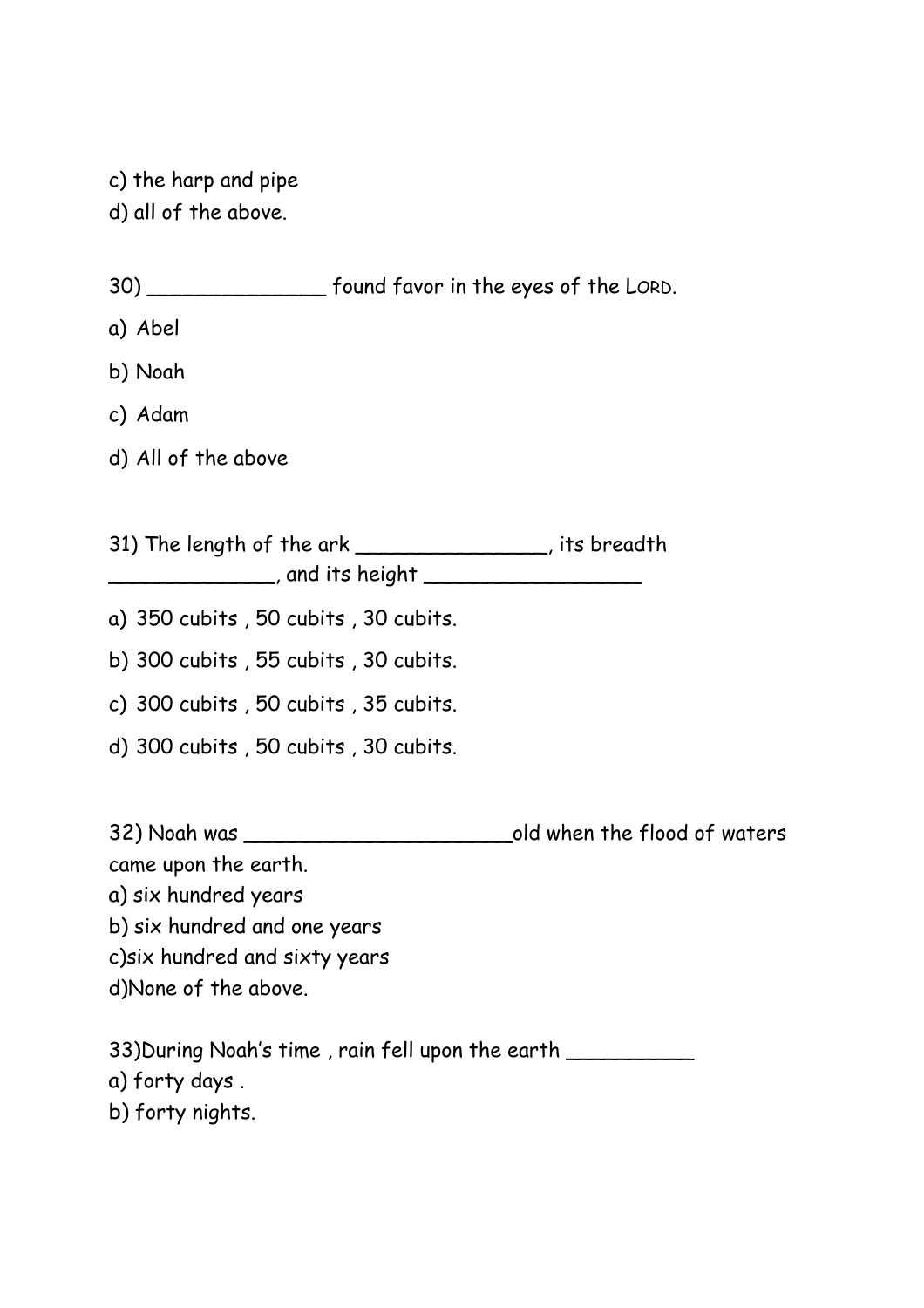c) forty days and forty nights. d)None of the above.

34) In the six hundredth year of Noah's life, in the second month, on the seventeenth day of the month, on that day all the

\_\_\_\_\_\_\_\_\_\_\_\_\_\_\_\_\_\_\_\_\_\_\_\_\_\_\_\_\_were opened.

a) fountains of the great deep burst forth, and the windows of the heavens

b) fountains of the earth burst forth, and the windows of the heavens

c) fountains of the great deep burst forth, and the doors of the heavens d) None of the above

35) \_\_\_\_\_\_\_\_\_\_\_\_ shut him inside the ark.

a) Lord

B) Noah

C) Ham

D) Japheth

36) Whoever sheds the \_\_\_\_\_\_\_\_\_\_\_of man, by man shall his

be shed, for God made man in his own \_\_\_\_\_\_\_\_\_\_.

a) blood, flesh , image

b) flesh , blood , image

c) blood , blood , image

d) None of the above

37) After the flood Noah lived years.

a) 950

b) 350

c) 450

d) 650